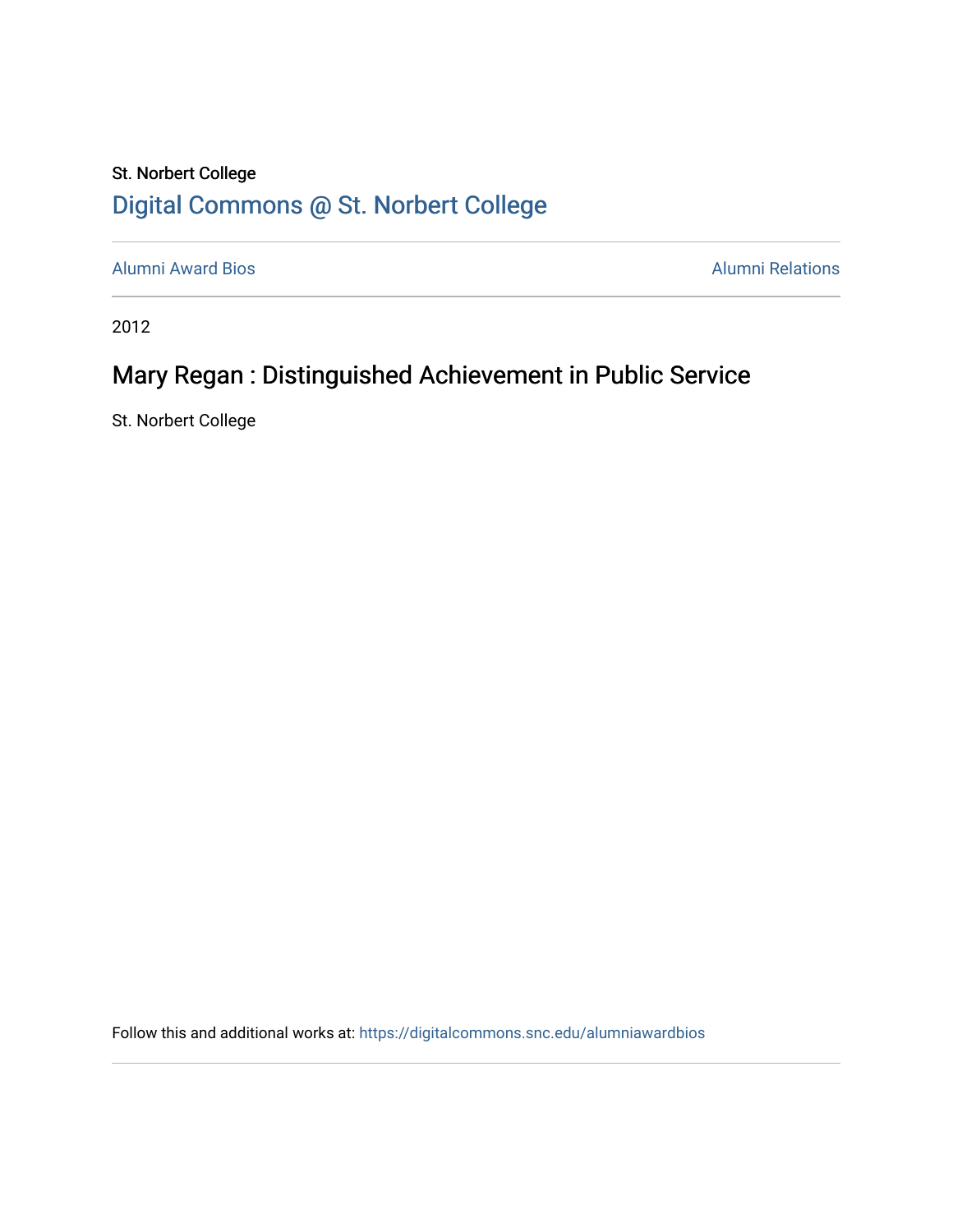



[Academics](https://www.snc.edu/academics) [Admission](https://www.snc.edu/admission) [Campus Life](https://www.snc.edu/campuslife) [Living Norbertine](https://www.snc.edu/livingnorbertine) [Athletics](https://www.snc.edu/athletics) [About](https://www.snc.edu/about)

Q

 $\geq$  [Alumni](https://www.snc.edu/alumni/)  $\geq$  [Alumni Awards](https://www.snc.edu/alumni/awards/)  $\geq$  2012 Distinguished Achievement in Public Service A

## [Alumni](https://www.snc.edu/alumni/index.html)

[Events & Reunions](https://www.snc.edu/alumni/event/index.html) [Behind the Arch](https://www.snc.edu/alumni/event/behindthearch/) [Benefits and Services](https://www.snc.edu/alumni/benefits.html) [Get Involved](https://www.snc.edu/alumni/getinvolved.html) [Give to SNC](http://giving.snc.edu/) [Alumni Awards](https://www.snc.edu/alumni/awards/index.html) [Past Recipients](https://www.snc.edu/alumni/awards/recipients.html) [Knight Lights](https://www.snc.edu/alumni/knightlights/index.html) [Alumni-Owned](https://www.snc.edu/alumni/directory/index.html) [Businesses Network](https://www.snc.edu/alumni/directory/index.html) [Alumni Board](https://www.snc.edu/alumni/alumniboard.html) [Student Alumni](https://www.snc.edu/alumni/saa.html) [Ambassadors](https://www.snc.edu/alumni/saa.html) [Staff](https://www.snc.edu/alumni/contactus.html)

# 2012 Distinguished Achievement in Public Service



### Mary Regan '74 [Acceptance speech video](http://www.youtube.com/watch?v=q-0hSvY-zMA)

"She speaks for those who have little or no voice."

For more than 30 years, Mary Regan has worked tirelessly to better the lives of children with mental illnesses, those in foster care, and those who are homeless.

She began her career as an adolescent care worker here in Brown County, before moving on to work as a mental health specialist in Illinois and pursue her Master of Social Work degree.

Accepting a position as treatment coordinator at the Children's Residential Treatment Center of Abbott Northwestern Hospitals in Minneapolis, Mary gained a

reputation as an innovator, eventually rising to become the center's director.

Today she is the executive director of the Minnesota Council of Child Caring Agencies. She is also past president of the National Organization of State Associations for Children, and is currently chair of the Minnesota Children's Mental Health Partnership, co-chair of Youth Moving Forward and co-convener of the Child Well Being Network.

Mary is a constant presence at the Minnesota state legislature, advocating on behalf of children's health and welfare. As one of her nominators observed, "There is no one else in the state of Minnesota who has demonstrated a higher level of commitment and passion on these issues than Mary Regan."